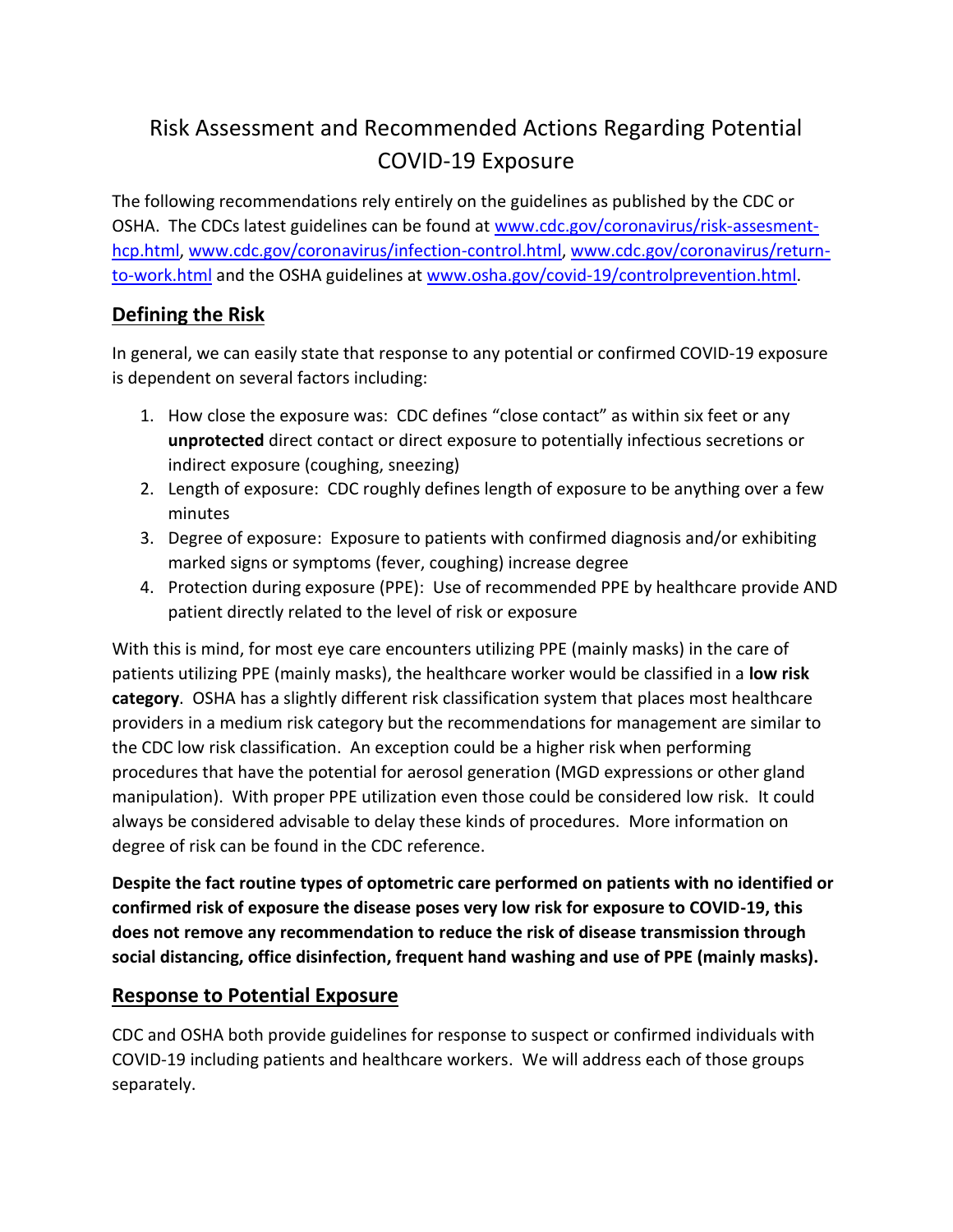For healthcare workers (doctors and staff), the following table, condensed from CDC data, summarizes the correct response to on the job potential or confirmed exposure to COVID-19.

| <b>RISK FACTORS</b>                                                         | <b>EXPOSURE</b><br><b>CATEGORY</b> | <b>RECOMMENDED MONITORING</b> | <b>RECOMMENDED</b><br><b>WORK RESTRICTIONS</b> |
|-----------------------------------------------------------------------------|------------------------------------|-------------------------------|------------------------------------------------|
| Provider not wearing mask<br>Patient not wearing mask                       | <b>HIGH</b>                        | Active                        | 14 day self quarantine                         |
| Provider wearing mask but<br>no eye protection*<br>Patient not wearing mask | <b>MEDIUM</b>                      | Active                        | 14 day self quarantine                         |
| Provider not wearing mask<br>Patient wearing mask                           | <b>MEDIUM</b>                      | Active                        | 14 day self quarantine                         |
| Provider wearing mask<br>Patient wearing mask                               | <b>LOW</b>                         | Self-monitoring               | <b>None</b>                                    |

*\*This typically involves pulmonary procedures or exposure to high levels of secretions. Examples in CDC do not include any designated ophthalmic procedures as examples*

From this table, it is easy to conclude that mandatory wear of masks by both the provider and patient significantly reduces the risk of infection, even in a patient with suspect or confirmed diagnosis of COVID-19. It is also important to note that not wearing gloves, gowns or shields in routine encounters does not significantly increase the degree/risk of exposure. Any protections beyond those listed in the table may be excellent precautions but are not included in the CDC mandates.

In addition to the recommendations in the table, the CDC *recommends* that any planned exposure (treatment) to a patient with confirmed, active COVID-19 should include the following precautions:

- Facemask
- Gown
- Gloves
- Eye protection

Some additional explanation is helpful.

*What constitutes a potential exposure?* Potential exposure is direct or close contact with an individual who has a confirmed COVID-19 test or is waiting testing or the results of testing (person under investigation of PUI). The patient must be directed to immediately report the results of the testing. If no report is made within 72 hours, the provider should consider the PUI as a confirmed case. Although not specifically listed in the guidelines, it is also wise to consider any individual with fever (over  $100.0^0$ ) or symptoms consistent with COVID-19 (cough, shortness of breath, sore throat, malaise) as a potential exposure.

*What is Active Monitoring?* Active monitoring is checking temperature twice daily (fever above 100.0<sup>0</sup>) and/or development of symptoms consistent with COVID-19 (cough, shortness of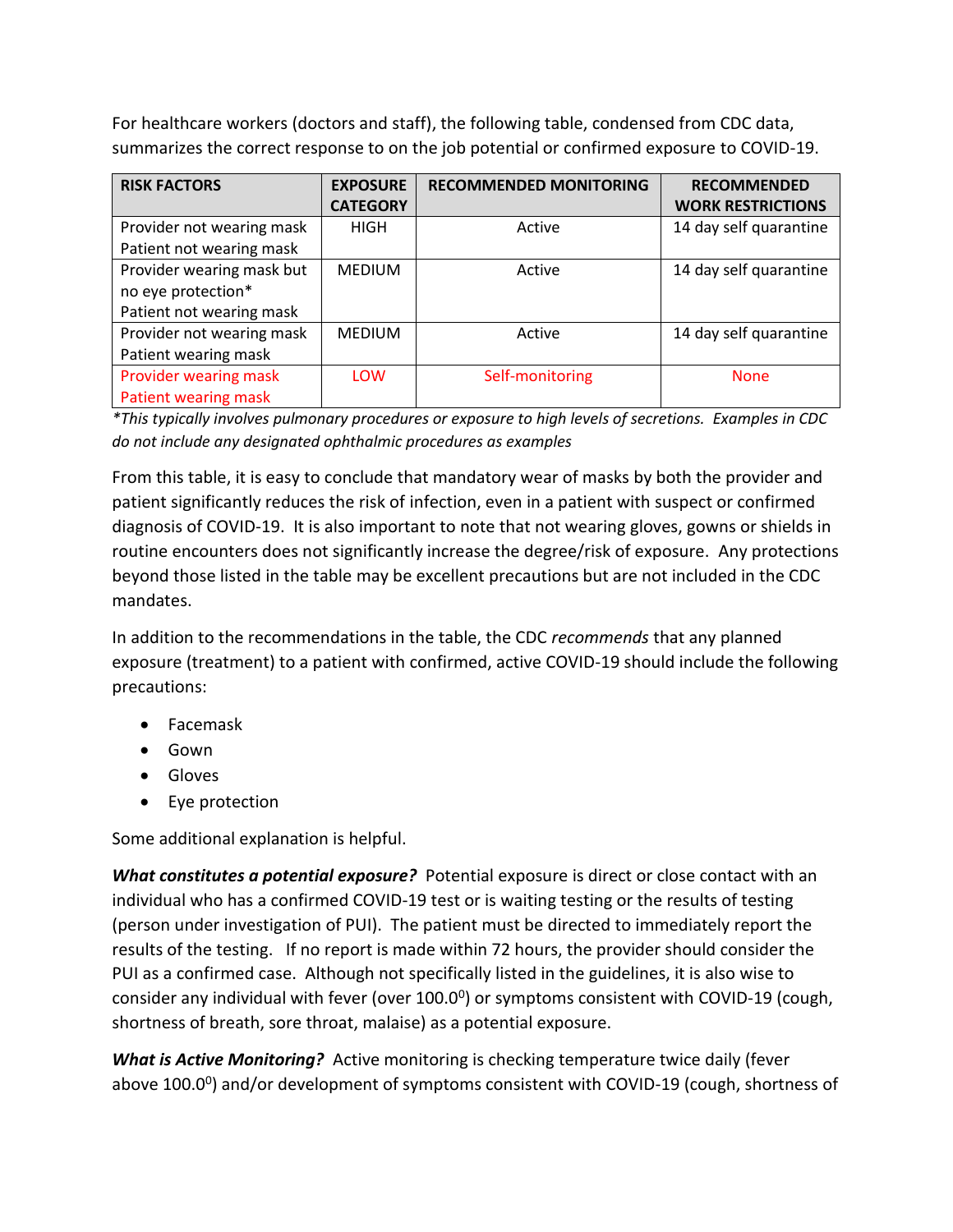breath, sore throat, malaise). If fever or symptoms develop, the individual should self-isolate and seek consultation with their general health care provider.

*What is Self-Monitoring?* Self-monitoring has exactly the same requirements of active monitoring except there are no work restrictions imposed unless fever or symptoms develop.

# **Managing the Confirmed or Suspect Infection in the Office**

Whether a patient or healthcare worker, the following should be initiated with any individual suspected of having COVID-19.

- Isolate the individual to a place with the least amount of contact with other patients or healthcare workers
- If the individual does not already have a mask, provide them with one
- Restrict the number of individuals entering the confined area
- Assist the individual with contacting for medical care removing them from the office as quickly as possible

With the rare exception of some sight or life-threatening presentation, care can be delayed until the potential for disease is either confirmed or removed by testing. There would be no reason to have any patient or healthcare provider remain in the office if they become a PUI.

Office disinfection procedures must be evaluated. General guidelines include: where possible, not using rooms the PUI occupied for 24 hours; thorough disinfection of all areas where the PUI was in contact; and, use of HEPA or similar filtration or at a minimum increase air circulation in the areas. There are no regulations requiring special sterilization systems or professional disinfection.

# **When Can the Healthcare PUI Return to Work**

CDC provides specific guidelines on when individuals suspect of or confirmed with COVID-19 may return to work. The directives fall into four categories and can be viewed as the minimal recommendations.

#### Suspect or confirmed diagnosis based on symptoms

- At least 72 hours have past since recovery defined as absence of fever without feverreducing medications **and** improvement in symptoms; **AND**
- At least 10 days have passed since the onset of symptoms

#### Suspect or confirmed diagnosis based on testing

- Resolution of fever without the use of fever-reducing medications, AND
- Improvement in respiratory symptoms, AND
- Negative results for COVID-19 two tests collected > 24 hours apart